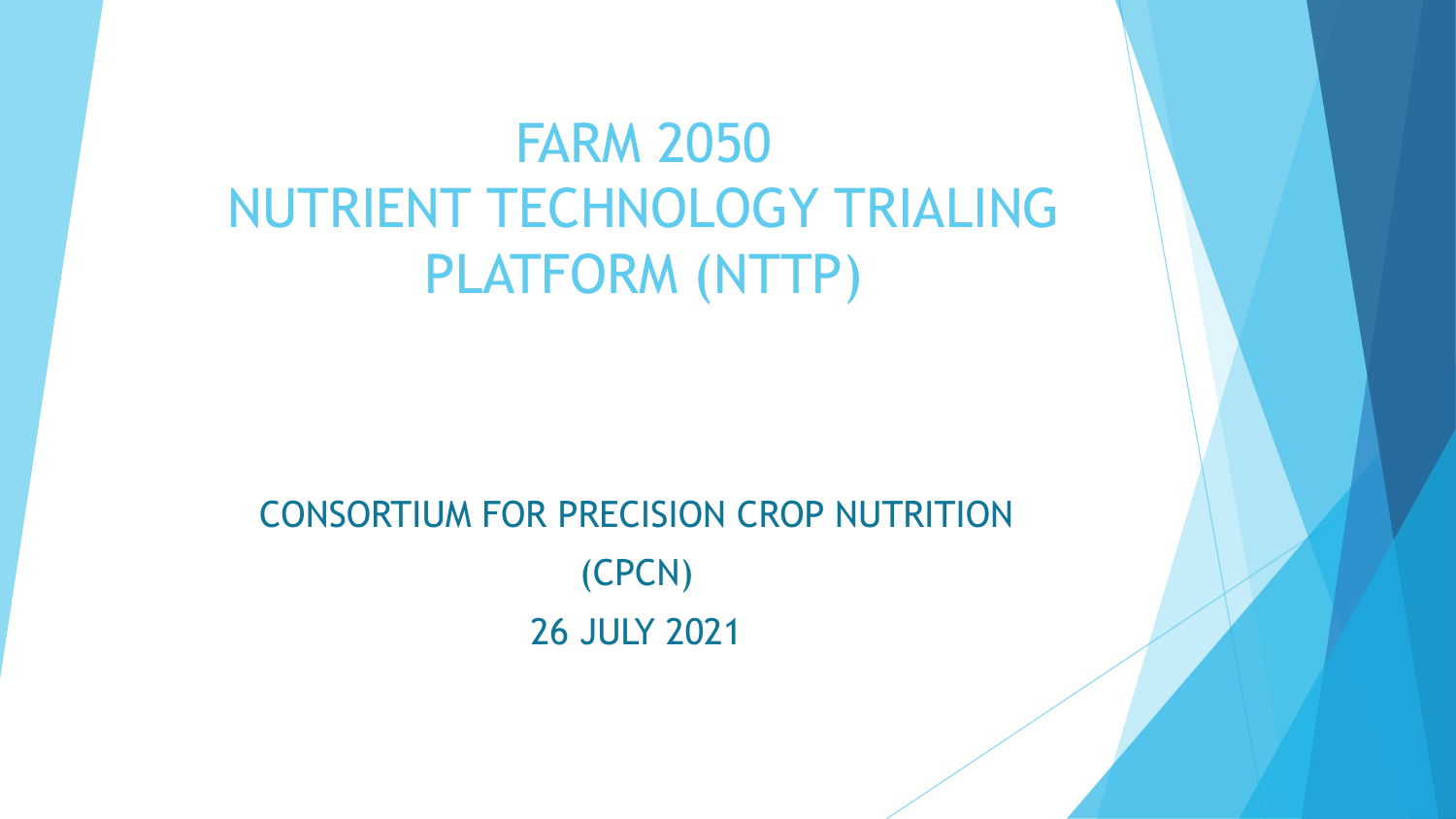

- **Innovation and Start Ups**
- **Farm 2050 history and overview**
- $\blacktriangleright$  NTTP overview
	- $\blacktriangleright$  Premise
	- ▶ Context
	- **Technology**
	- **Opportunities**
	- Details
	- $\blacktriangleright$  Phases
	- **Dividendizational structure**
	- $\blacktriangleright$  Timeline
	- Application and assessment process
- $\blacktriangleright$  Sequence of events to date
- **Considerations moving forward**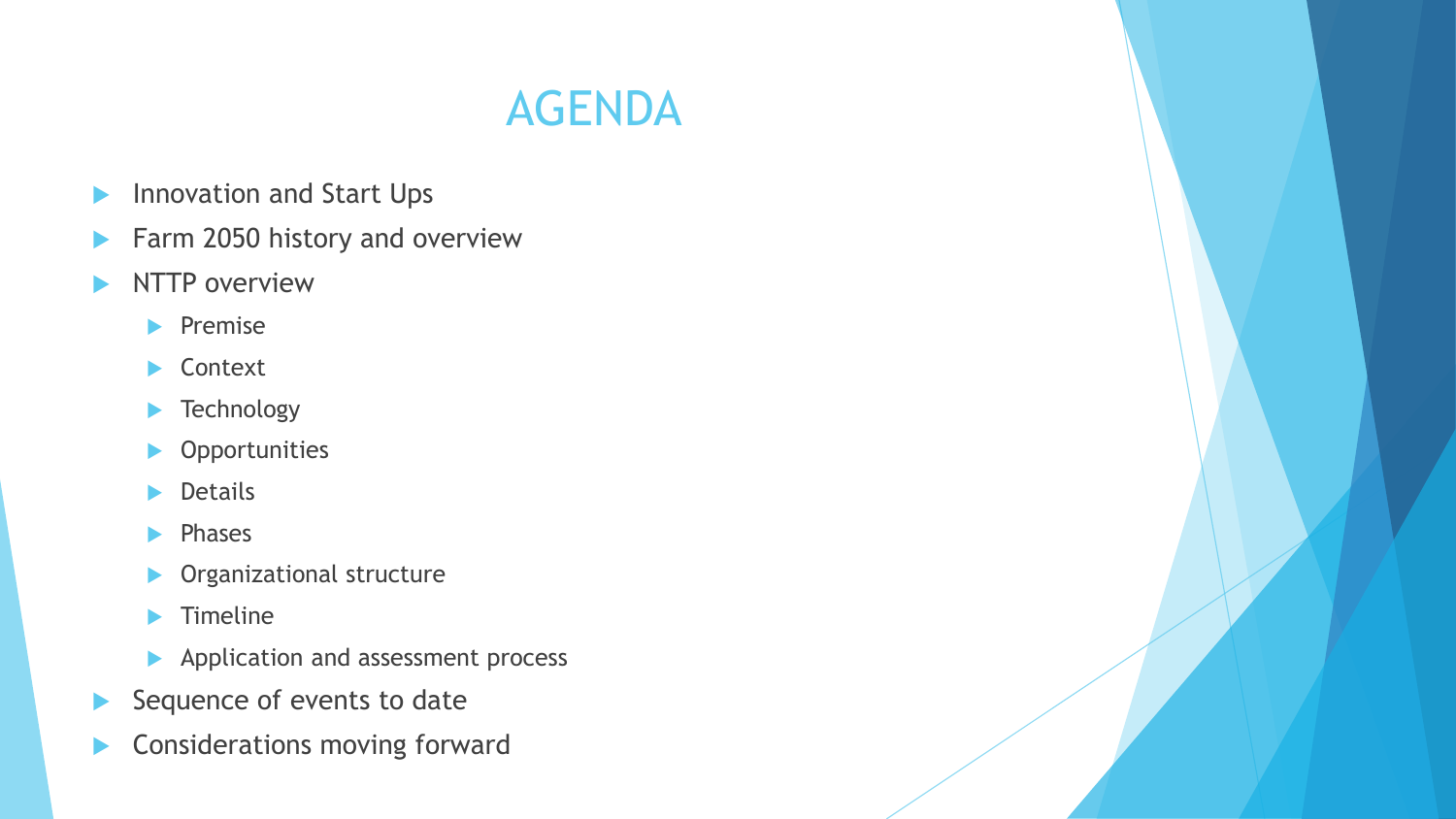# INNOVATION AND START UPS

- Innovation for innovation's sake or innovation to solve a problem?
- Innovation does not make the business, the value proposition associated with it does.
- Innovation is just a power word until the value proposition is demonstrated at commercial scale.
- The 80:20 rule applied to innovation is often ignored.
- Failure is not an option vs fear of failure is not an option.
- Trialing the thing that can prove the innovation is value added is often considered separate from business development rather than an integral part of it.
- Where's your agronomist?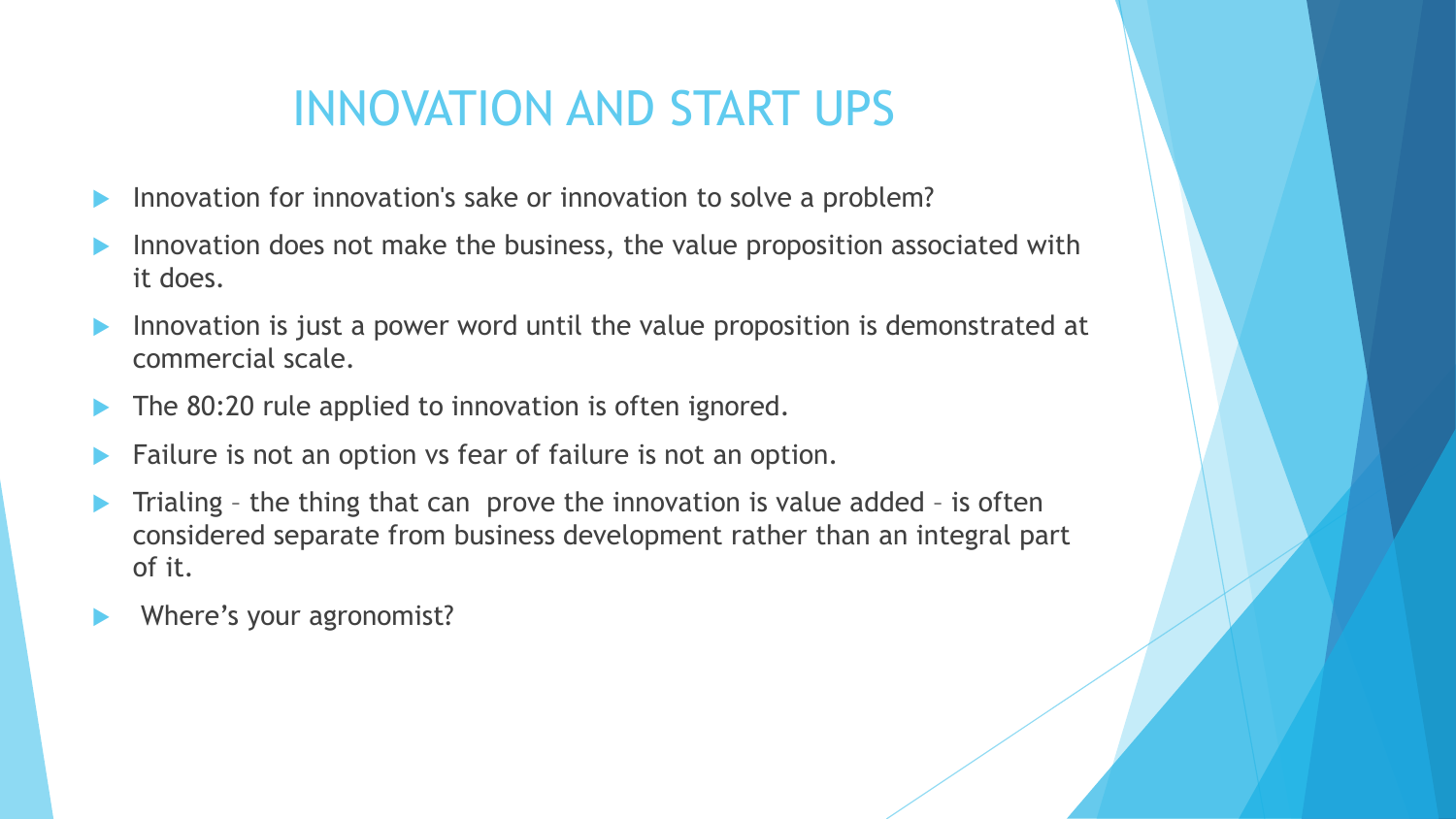# FARM 2050 OVERVIEW

- Global initiative launched in 2014 by Finistere Ventures and Innovation Endeavors, two of the leading Venture Capital firms in the agricultural technology space.
- MISSION: Overcome the challenge by year 2050 to feed 10 billion people requiring 70% increase in global food production by leveraging deep technology solutions.
- Focused outcome of greater sustainability generally and nutrient usage specifically.
- "Coalition of the willing" includes input producers/providers, technology startups, distribution channel players, large industry players, investors, and NGO/Government entities.
- Equates to approximately 38 partners and 85 total current participants.
- Offer of an opportunity for participants to collaborate towards better economic, sustainability and environmental outcomes.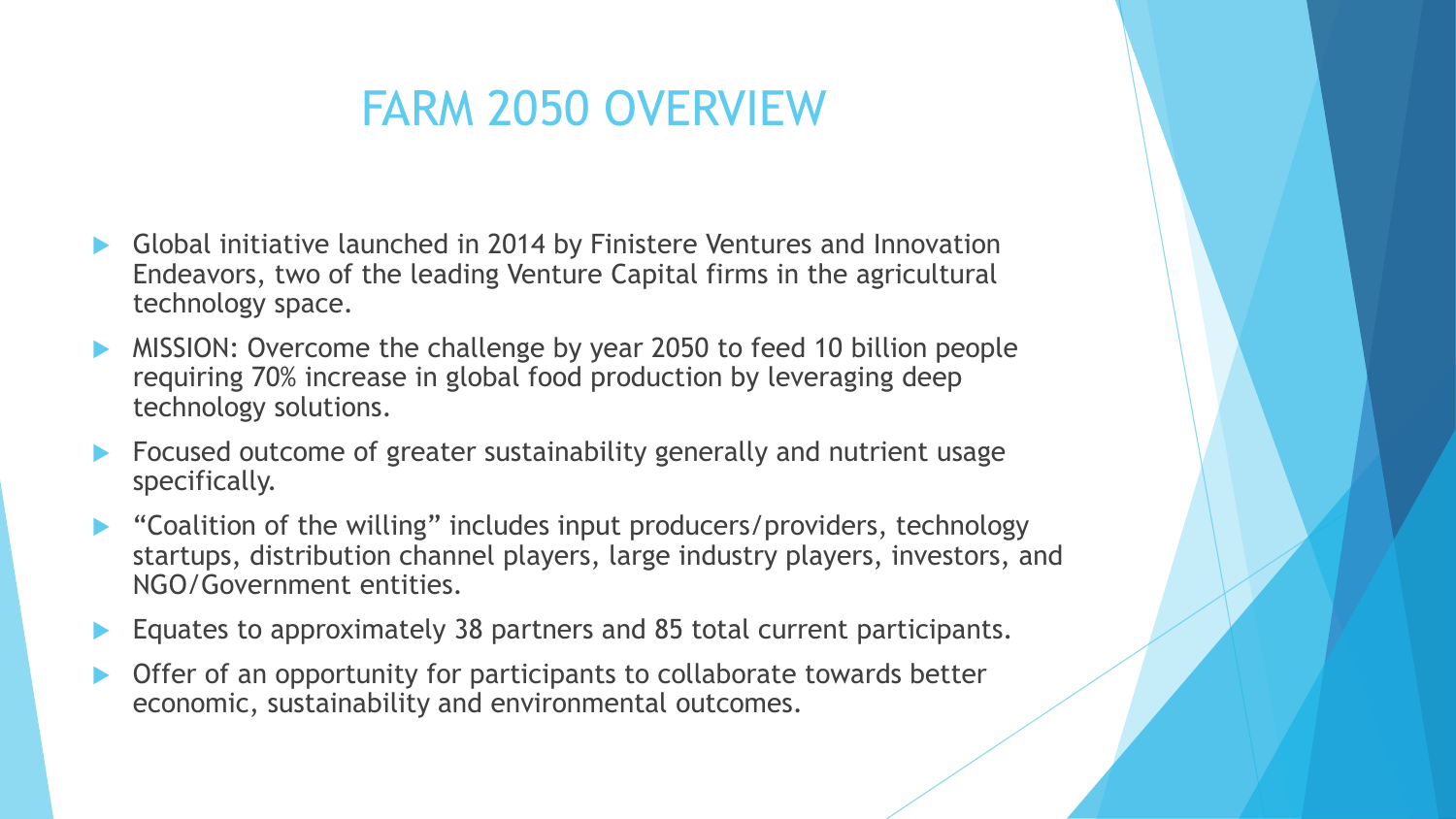

- Macronutrient fertilizers, (N, P, K) are the single largest input spend on modern broad acre farming systems, estimated to be valued over [\$120B.]
- The total quantum applied annually averages 200M Metric Tons.
- It is estimated less than 50 percent of this industrial volume is utilized by the targeted planted crops to which they are applied.
- The balance is volatilized or is transmitted into the water table with often negative environmental impacts.
- **Historically, direct and supplemental nutrient technologies were developed to** help farmers in production with Yield as the primary target.
- Increasing scrutiny of environmental impact on farm has also raised the need for remediation and analytics to meet increasing and stricter regulatory requirements.
- This offers an economic motivator for farmers and Ag industry players and an opportunity for the program participants.
- Many new available agtechnologies are focusing on this nutrient use efficiency challenge.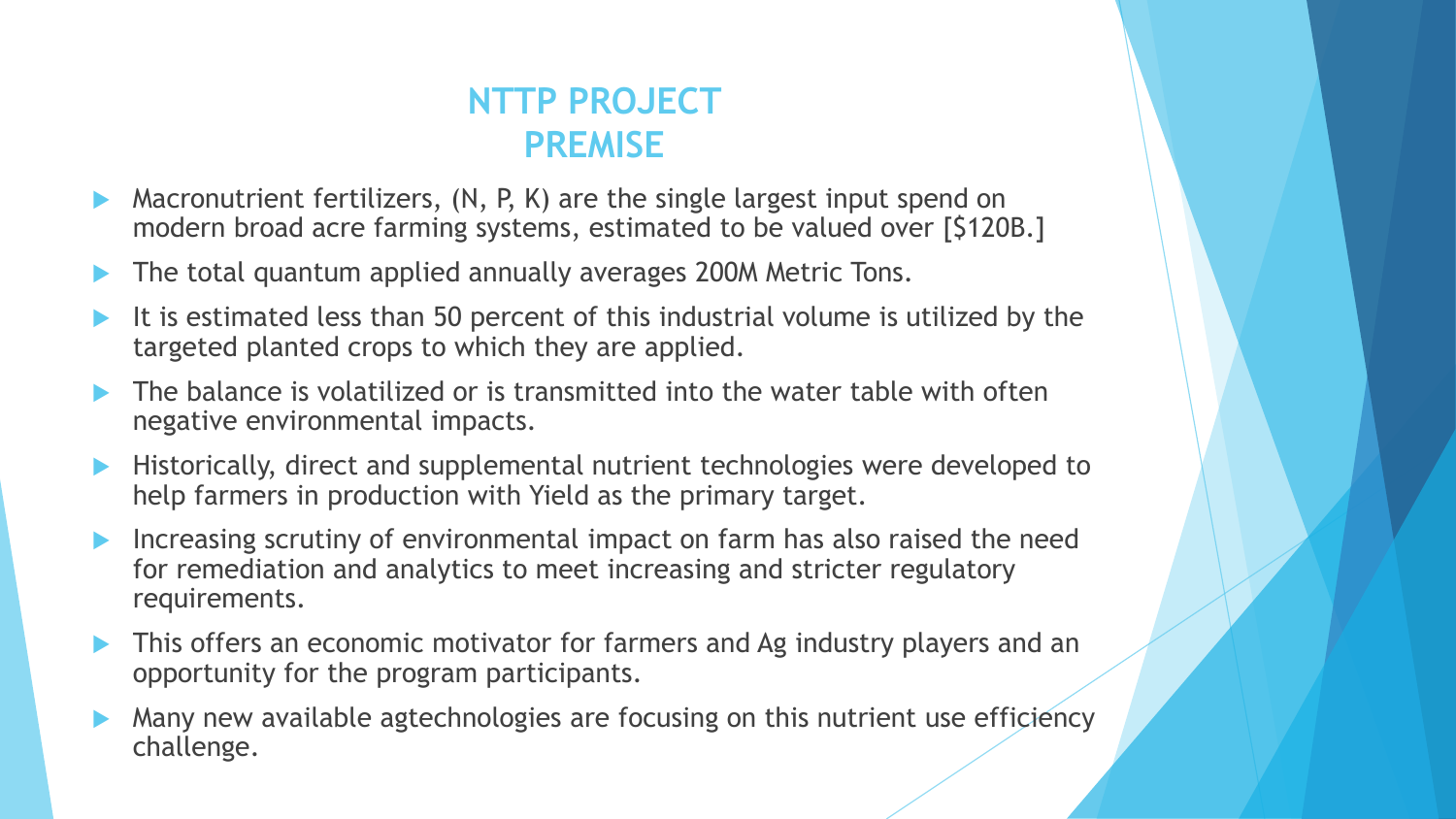

- The validation of new agtechnologies is critical to their adoption.
- Nutrient related technologies have received significant focus in field trials as a key component of a healthy ecosystem.
- Many nutrient use efficiency challenges are common throughout the world.
- "State of the art" in agtechnology application varies greatly by geography.
- Counterseasonal opportunities can be leveraged to accelerate both general and specific solutions.
- Utilizing existing trial and research efforts will avoid duplication/repetition of ongoing work among participants/partners.
- Investment opportunities will be generated for technologies that are identified as a result of the Project.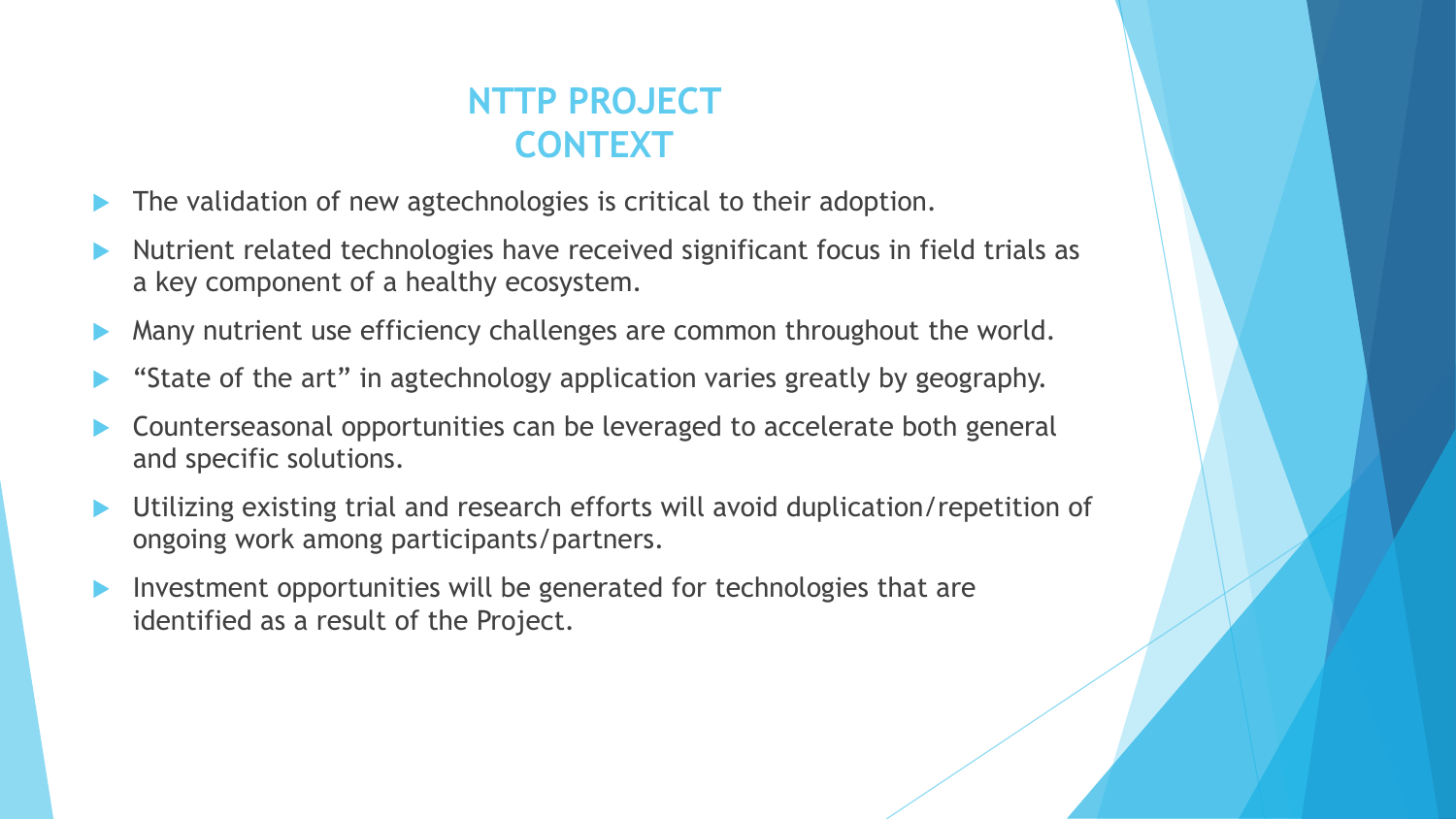## **NTTP PROJECT MAIN TECHNOLOGY COMPONENTS FOR EVALUATION**

- Analysis of nutrient content and usage in soil with both chemical and biological/genetic datasets, enabling improved insight into agronomic practices;
- Improvement of soil health (both traditional fertilizers, formulations and via novel modes of action including biologicals) and economic/sustainable usage, noting that this goes beyond nutrients;
- Improved application of nutrients, through digital agronomy and improved physical delivery systems;
- Mitigation of the outcome of nutrient application, with a particular focus on the dairy industry in New Zealand and Ireland.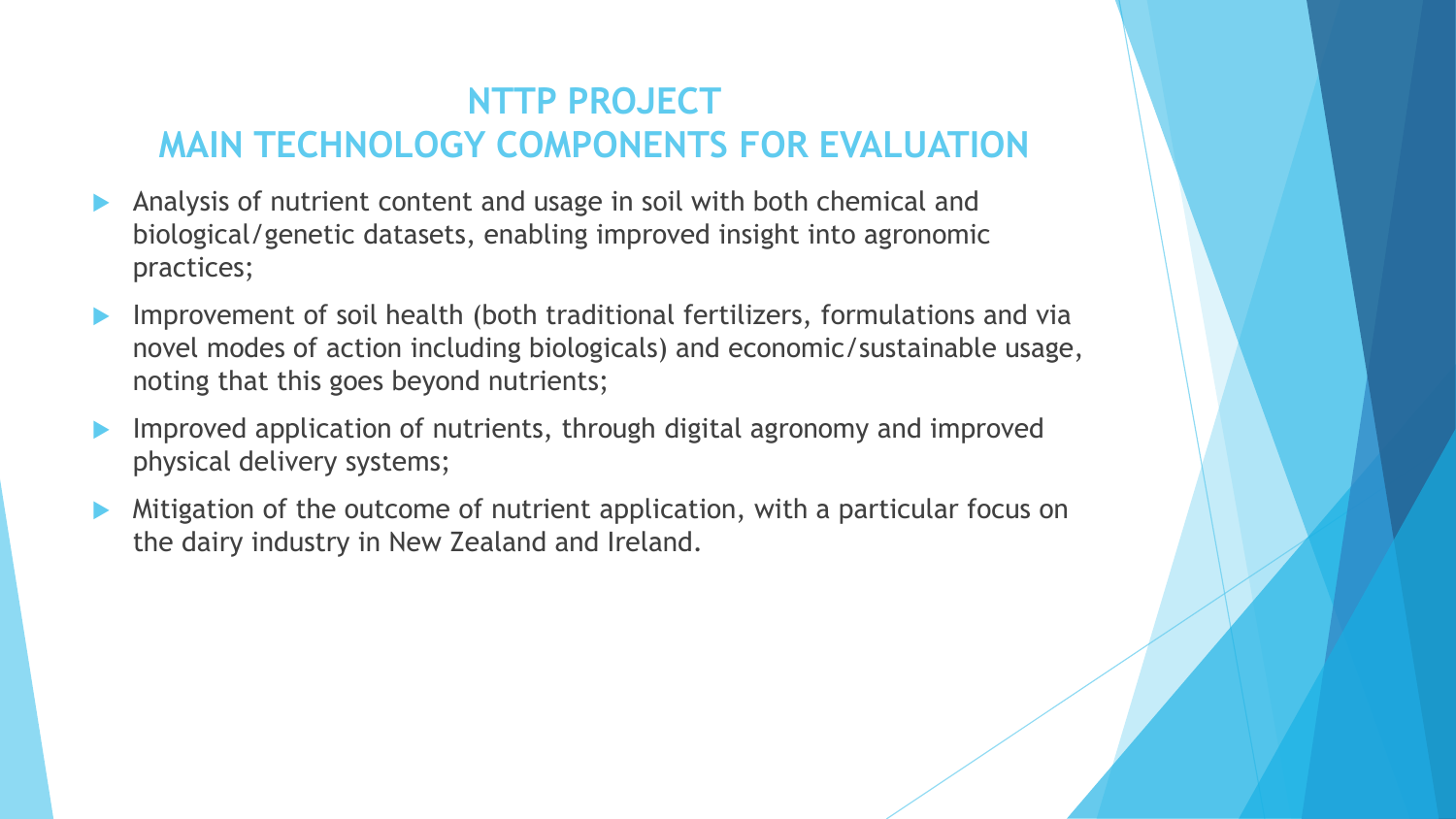### **NTTP PROJECT OPPORTUNITIES FOR PARTICIPANTS**

- Third party validation of their technologies on a multi-regional level.
- A global platform to demonstrate their technologies and associated value propositions.
- A less costly trialing program.
- Wide exposure to investors, collaborators and potential customers.
- Added value public relations offered through Farm 2050 in general and the NTTP project specifically.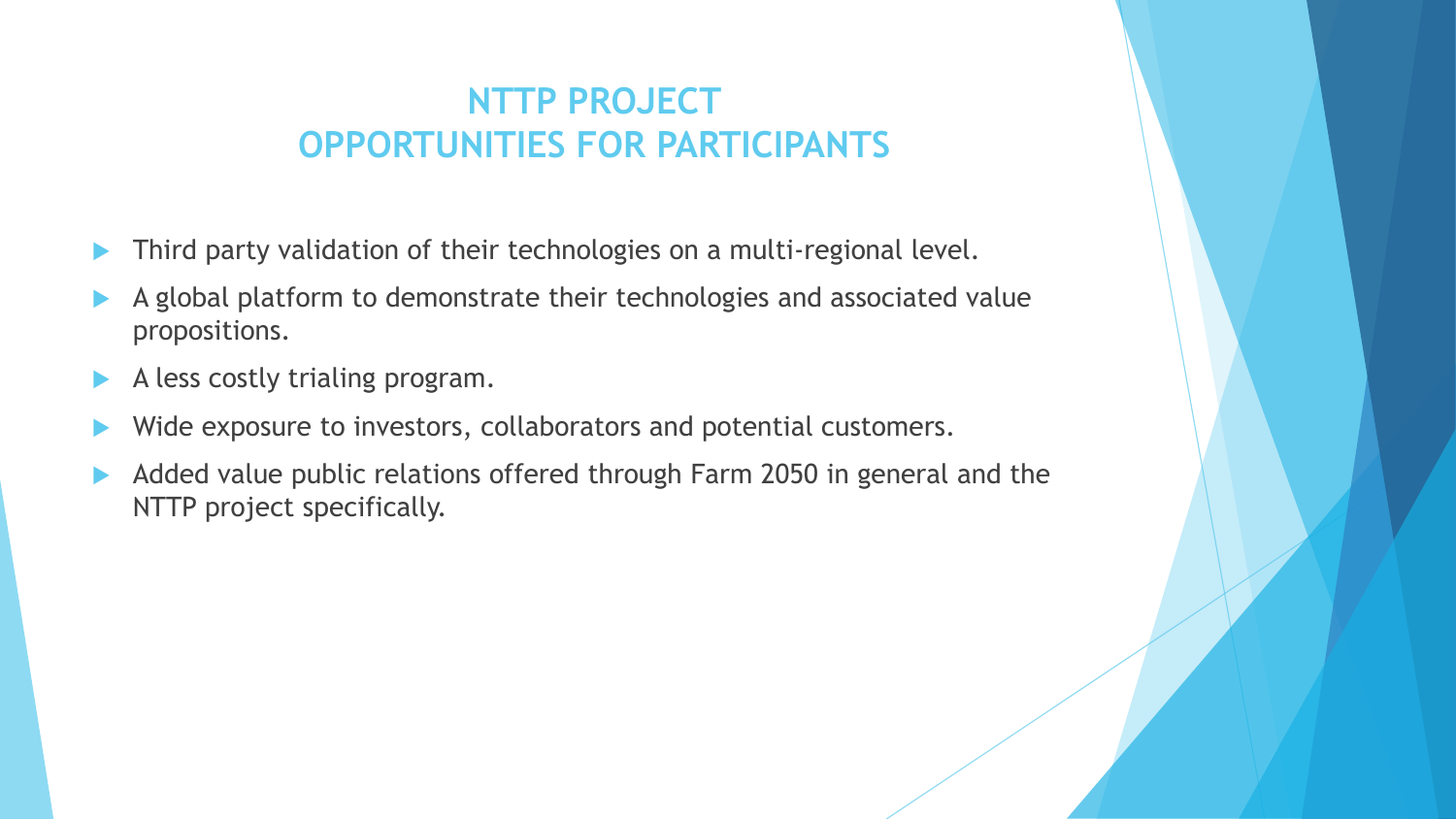### **NTTP SPECIFIC DETAILS**

- First concrete project under the Farm 2050 mandate
- Scheduled 4-year global project with a counterseasonal format
- Crops
	- Dairy pasture New Zealand, Ireland
	- Maize USA, New Zealand
	- Grapes USA ,New Zealand
- **Targeted foci** 
	- $\blacktriangleright$  Nutrient analysis
	- $\blacktriangleright$  Nutrient delivery
	- Nutrient uptake efficiency
	- Nutrient environmental impact measurement and mitigation
- **Initial funding through Callaghan Innovations for New Zealand trials.**
- Participants are expected to provide time and resources to the project.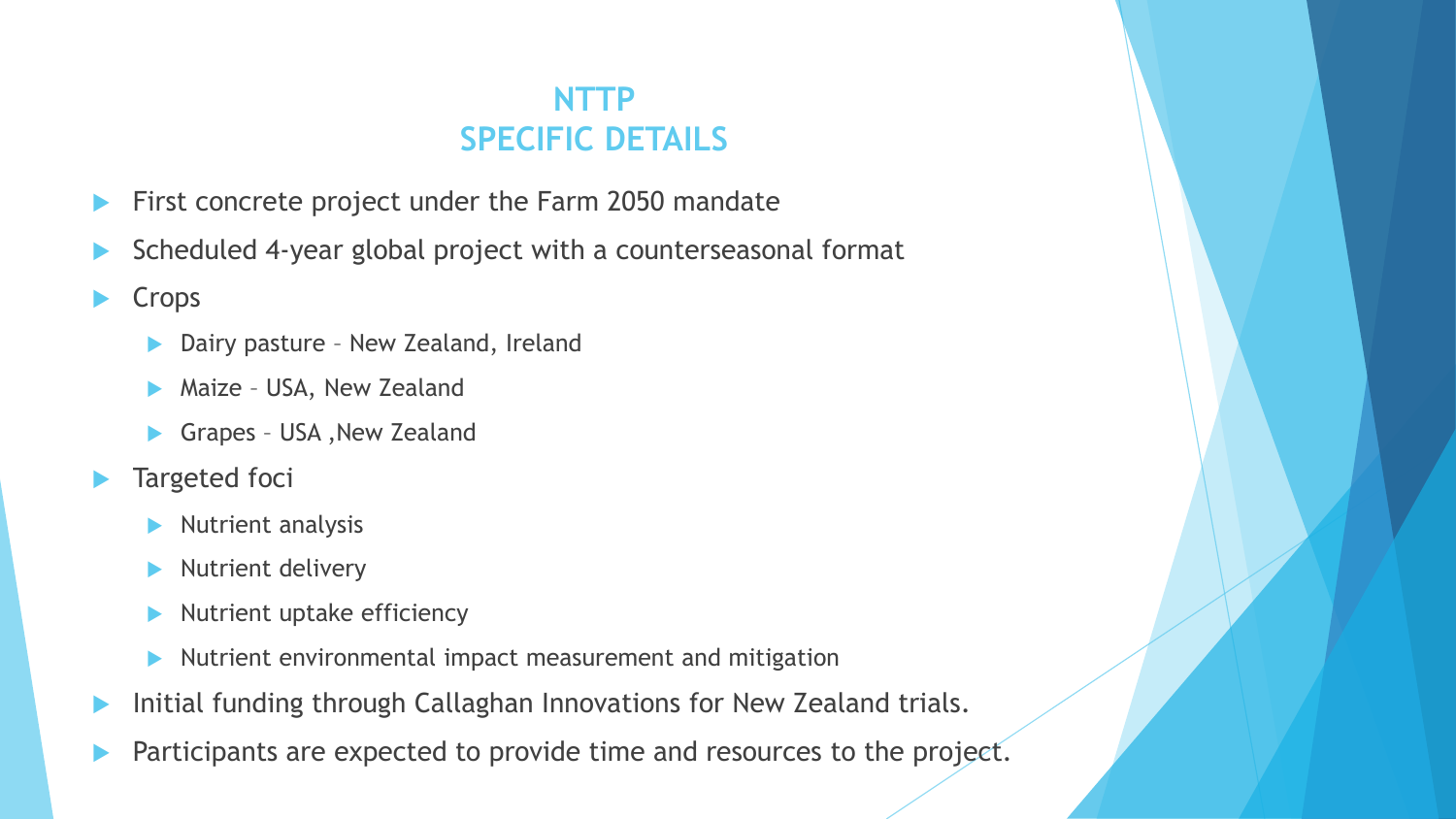## NTTP **PHASES**

**Phase 1 - Testing and calibration of technologies** 

Testing under controlled/homogenous conditions to ensure the technology is fit to accurately quantify nutrient and water dynamics within the plant/soil system

**Phase 2** - Testing at different spatial and temporal scales

Understand what the spatial and temporal capabilities or limitations of the selected technologies

**Phase 3 - Demonstration at large scale** 

Compare the impact of standard practice vs technology directed practice on production and profitability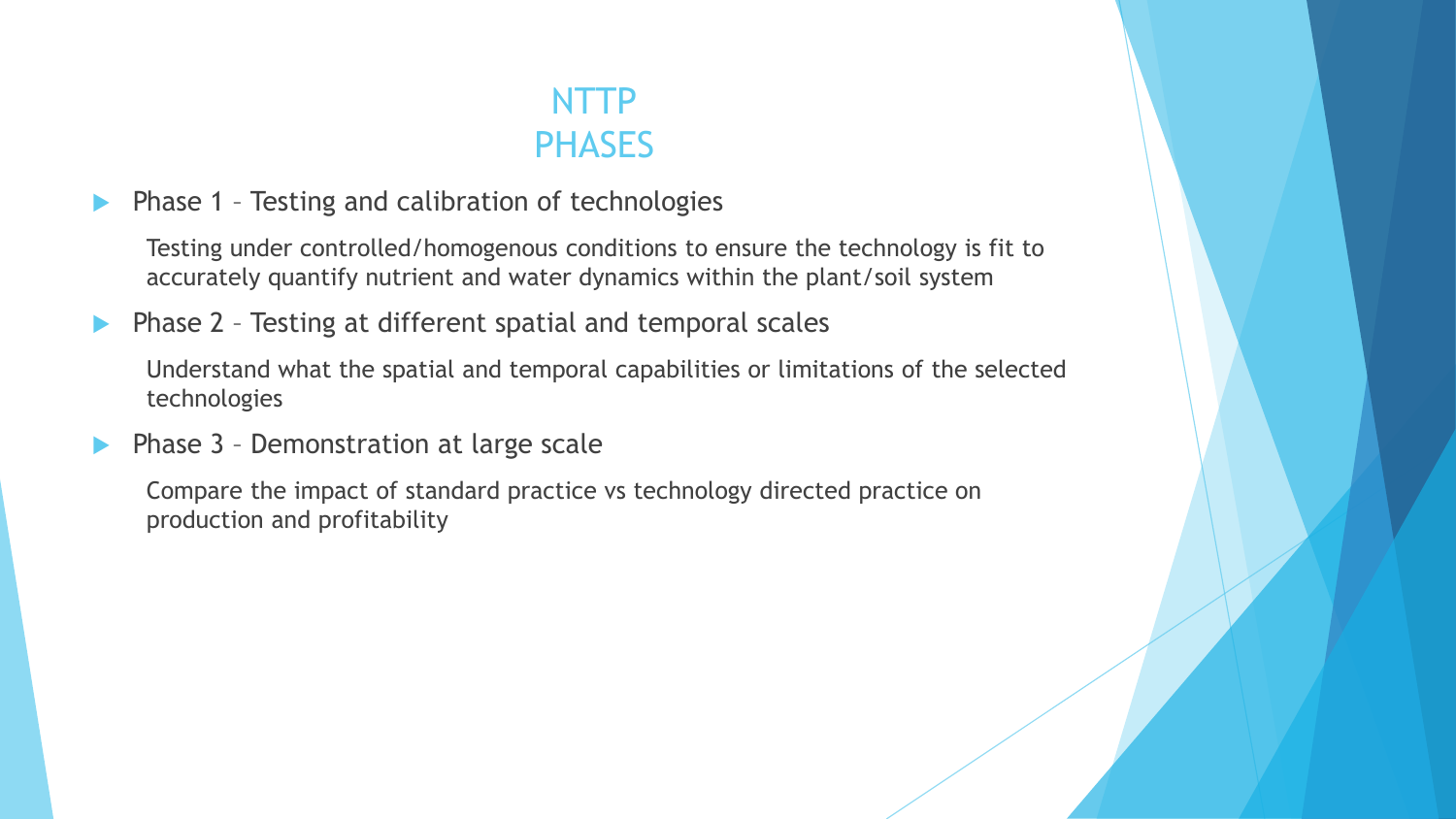## NTTP ORGANIZATIONAL STRUCTURE

### Farm 2050 Liaisons

- **Dennifer Place, Finistere Ventures**
- Sara Holman, Innovation Endeavors
- **Project Leads** 
	- ▶ Technical Mike Pereira, Finistere Chief Agronomist
	- Business Dean Tilyard, Finistere Investment Director New Zealand
- Geographical Technical Leads
	- New Zealand Plant and Food Research
	- ▶ USA Maize Nutrien
	- ▶ USA Grapes Western Growers Innovation Center
- Geographical Advisory Groups
	- **F** TBD
- **NTTP Steering Committee** 
	- ▶ 11 members from 10 entities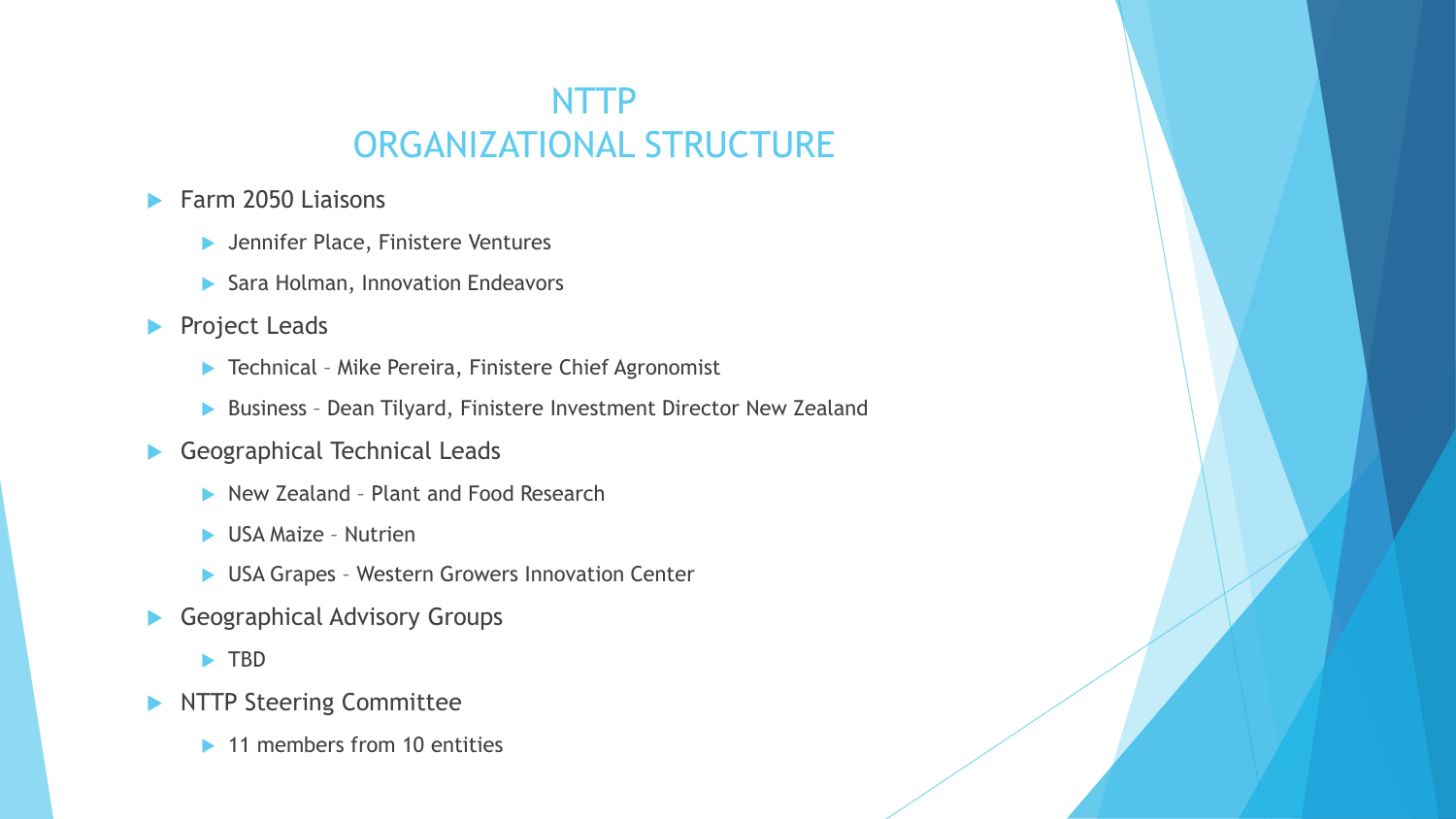### NTTP STEERING COMMITTEE

- Role is advisory and not managerial
- A clear understanding of the project scope and strategic goals.
- Ensure project performance and approves project deliverables. Make sure the project is meeting its intended objectives from a functional, strategic, and budgetary point of view.
- Project governance help resolve issues.
- Provide overall direction and guidance to the project to assist in the progression of the project.
- Establish risk tolerances and limits.
- A rotating chairman to manage the meetings and agenda.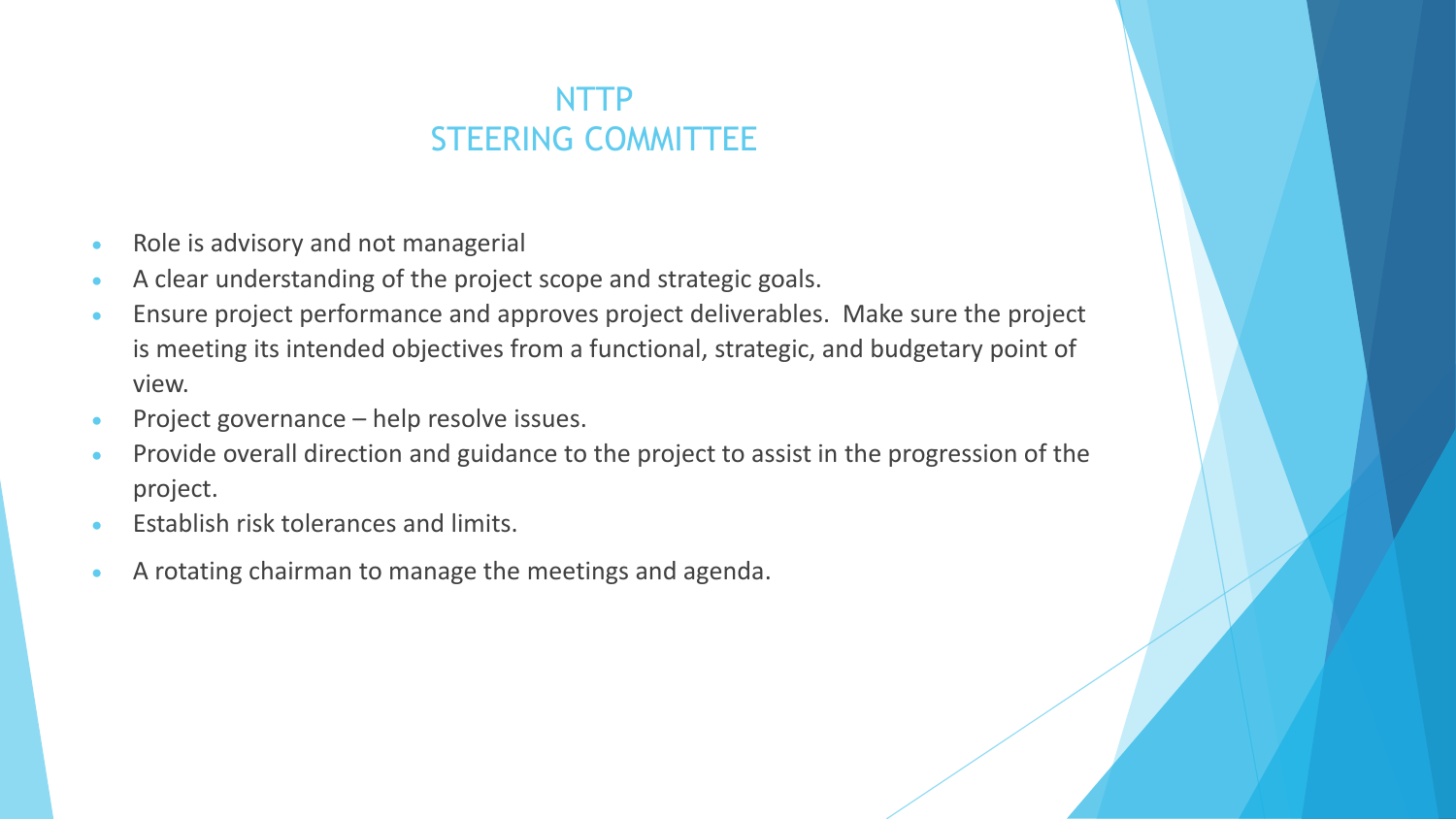### **NTTP REGIONAL TRIALING LEADS**

- ▶ New Zealand Plant and Food Research
- **Maize USA Nutrien**
- Grapes USA Western Growers
- **Ireland Dairy TBD**
- Regional Advisory Groups TBD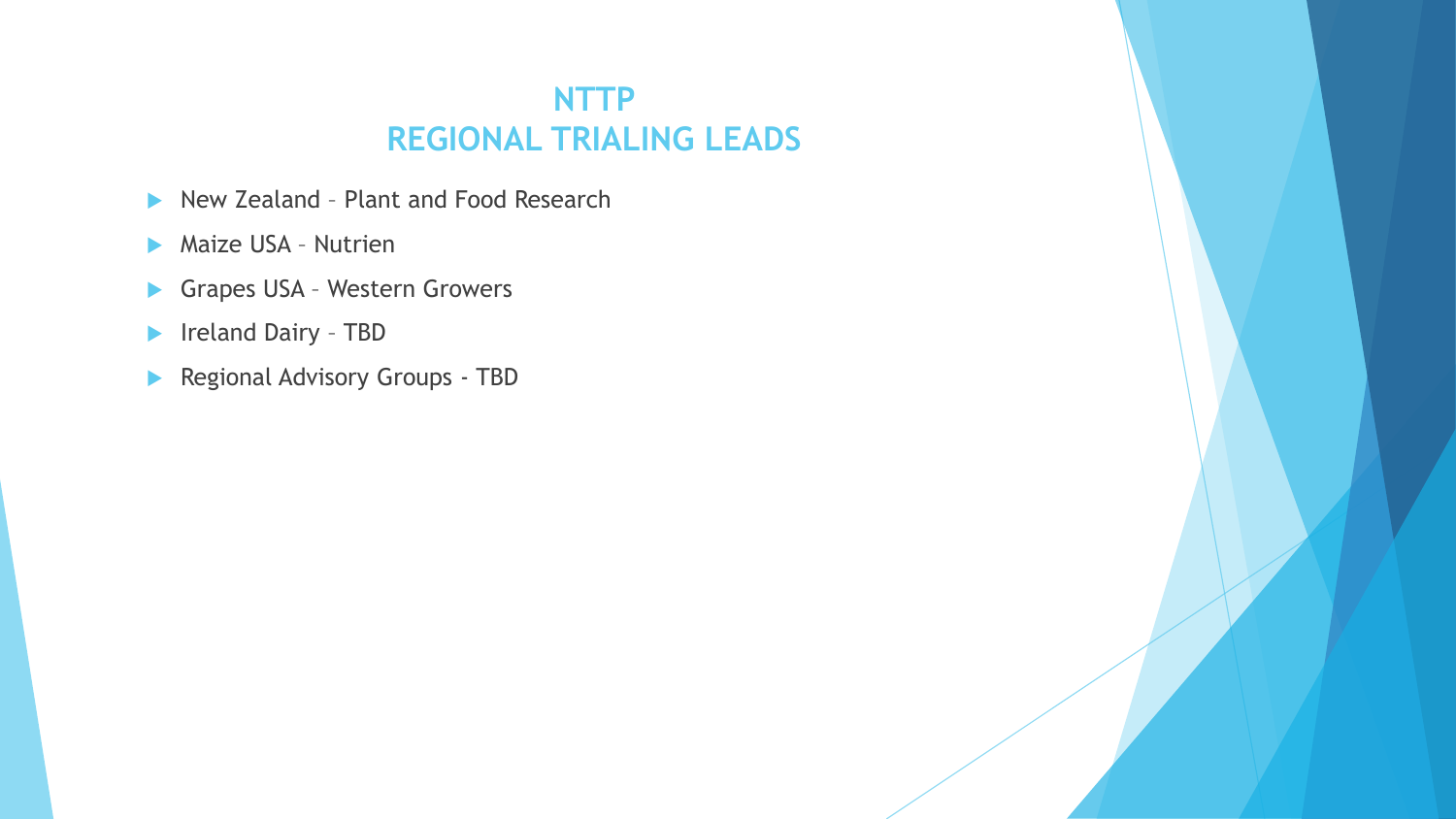## NTTP GENERAL TIMELINE

| Objective |                                | Activity                                                                    |             | Year 1      | Year <sub>2</sub> |             | Year <sub>3</sub> |             | Year 4      |             |
|-----------|--------------------------------|-----------------------------------------------------------------------------|-------------|-------------|-------------------|-------------|-------------------|-------------|-------------|-------------|
|           |                                |                                                                             | Jul-<br>Dec | Jan-<br>Jun | Jul-<br>Dec       | Jan-<br>Jun | Jul-<br>Dec       | Jan-<br>Jun | Jul-<br>Dec | Jan-<br>Jun |
| 1.        | Testing and<br>calibration     | Develop detailed plans for testing                                          |             |             |                   |             |                   |             |             |             |
|           |                                | Trial implementation and data<br>collection                                 |             |             |                   |             |                   |             |             |             |
|           |                                | Determine which technologies will<br>be carried over for testing in Obj. 2  |             |             |                   |             |                   |             |             |             |
| 2.        | Testing at different<br>scales | Identify regions and properties for<br>field trials                         |             |             |                   |             |                   |             |             |             |
|           |                                | Develop detailed plans and<br>protocols                                     |             |             |                   |             |                   |             |             |             |
|           |                                | Trial implementation and data<br>collection                                 |             |             |                   |             |                   |             |             |             |
|           |                                | Host field walks, knowledge<br>transfer                                     |             |             |                   |             |                   |             |             |             |
|           |                                | Use new knowledge to inform<br>direction for Obj. 3                         |             |             |                   |             |                   |             |             |             |
| 3.        | Large-scale<br>demonstration   | Identify regions and properties for<br>large-scale trials                   |             |             |                   |             |                   |             |             |             |
|           |                                | Develop detailed plans and<br>protocols                                     |             |             |                   |             |                   |             |             |             |
|           |                                | On-farm trial implementation and<br>data collection                         |             |             |                   |             |                   |             |             |             |
|           |                                | Host field walks, knowledge<br>transfer                                     |             |             |                   |             |                   |             |             |             |
|           |                                | Compare measured losses to<br>modelled losses using an<br>appropriate model |             |             |                   |             |                   |             |             |             |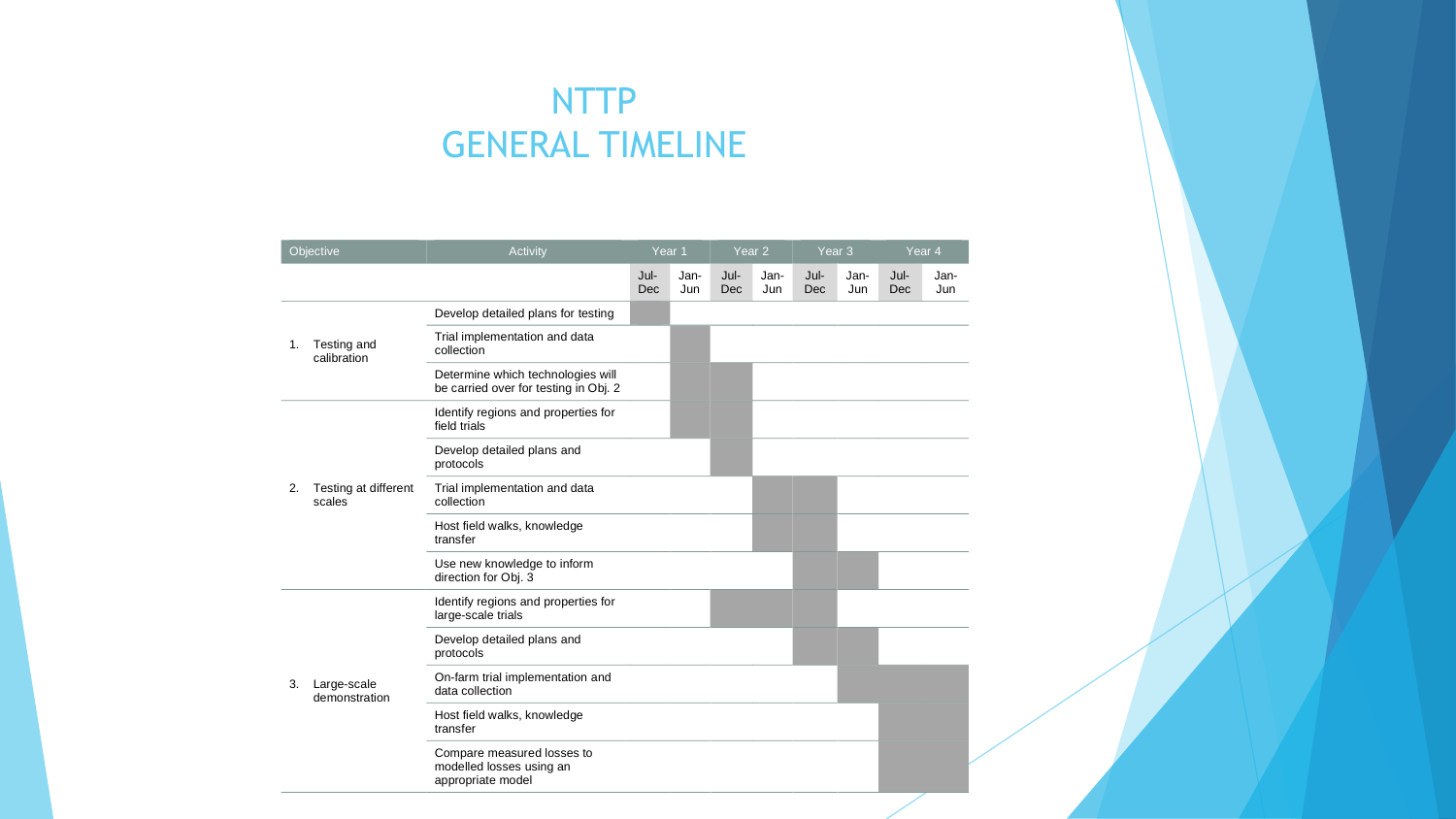## NTTP COUNTERSEASONAL TIMELINE

### H2 2021

- **Launch Dairy in New Zealand**
- Scoping study Maize and Grapes in USA, and Dairy Ireland

### H1 2022

- Continue Dairy in New Zealand
- Prepare for Northern Hemisphere launch

#### H2 2022

**Launch Maize and Grapes in USA, and Dairy in Ireland** 

#### ▶ 2023 onward

▶ Use counterseasonal approach to accelerate the pace of the project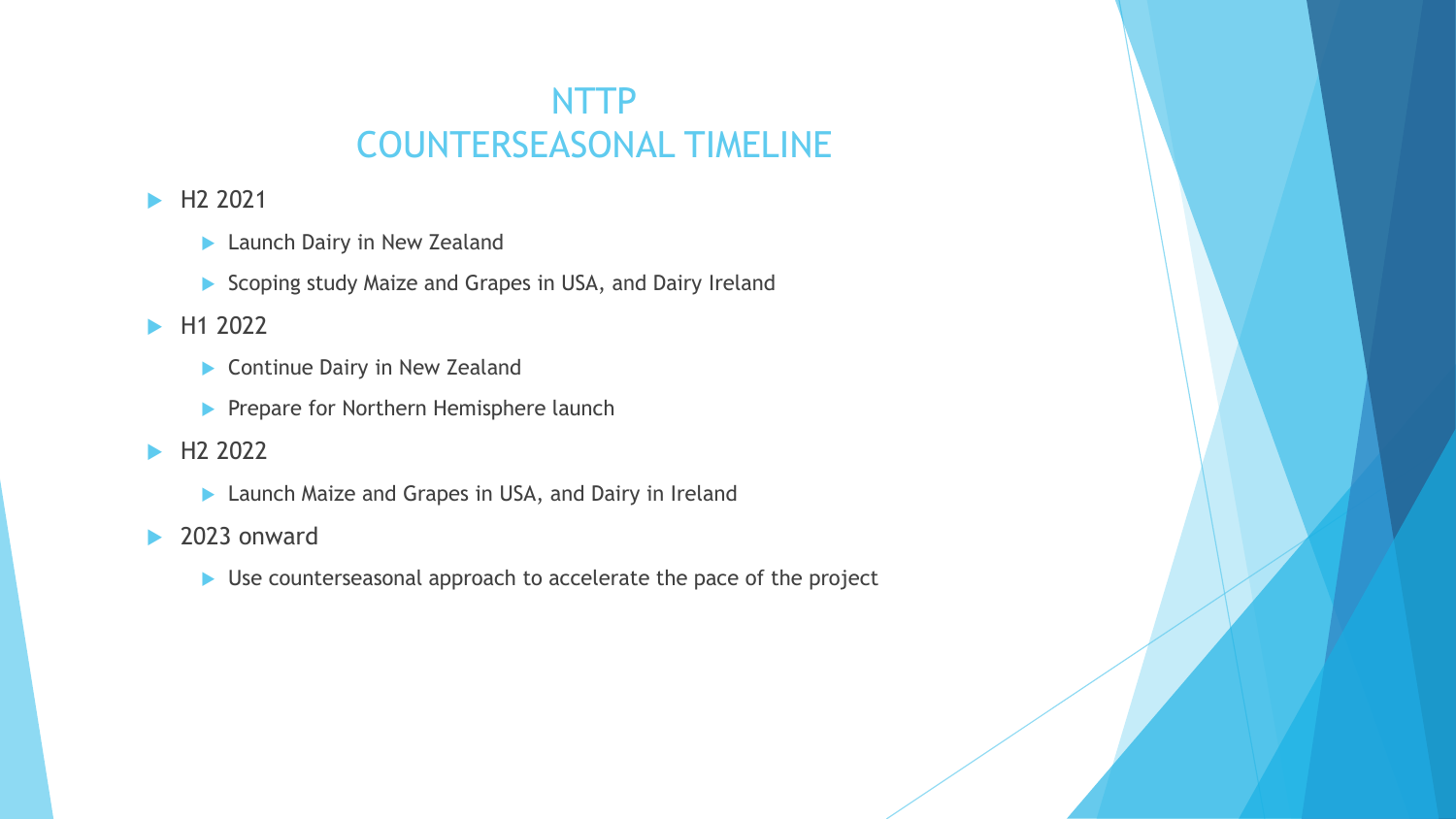### NTTP REQUEST FOR PROPOSALS SUBMISSION FORM

#### **1. Target focus of the technology (check all that apply)**

□ a. Nutrient Analysis □ b. Nutrient Delivery □ c. Nutrient Uptake □ d. Nutrient Environmental Impact Measurement and Mitigation

**2. Brief description of the technology (please also provide access to a non-confidential deck on your company and your technology and any publications/information you wish to provide on technology proof points so far)**

#### Click or tap here to enter text

#### **3. Current Stage of development**

☐ a. R&D phase □ b. Proof of Concept phase  $\Box$  c. Expanded trials  $\Box$  d. Scale up Click or tap to enter any clarifying notes

#### **4. Participation Details**

a. Agreement to comply with information sharing policy (to be defined)

#### Click or tap here to enter text

b. Internal resources available for trial support (including people and available direct funding) Click or tap here to enter text

c. Key decision-maker(s) for project interaction Click or tap here to enter text

d. Company contact person for the project (include current role and CV) Click or tap here to enter text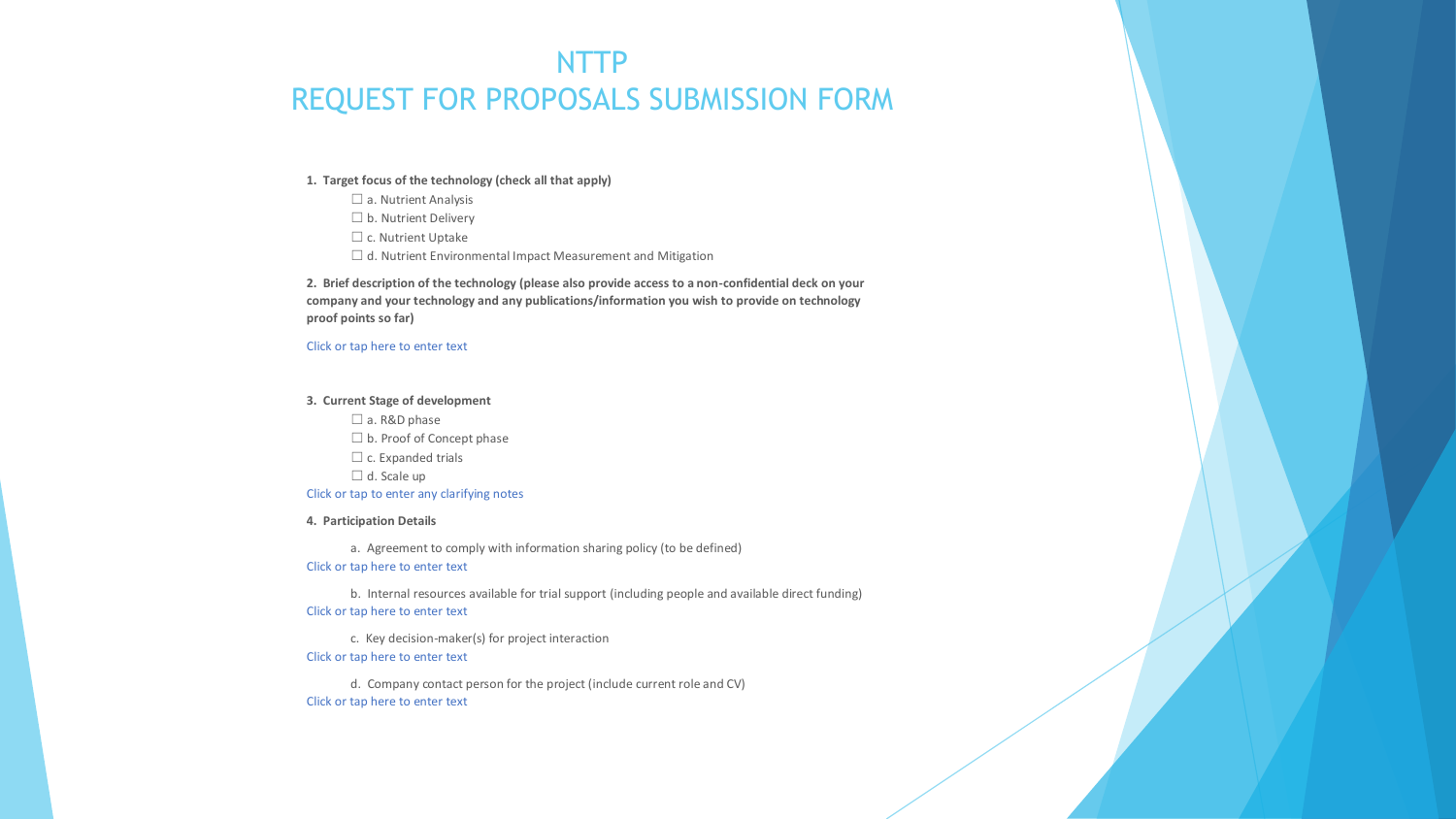### **NTTP ASSESSMENT CRITERIA**

#### **I. ASSESSMENT CRITERIA**

1. The technology is directed towards positively impacting nutrient usage and reducing nutrient loss to the environment in real time and under real practices within farming systems in terms of:

a. Nutrient analysis, and/or b. Nutrient delivery, and/or c. Efficient nutrient uptake, and/or d. Nutrient environmental impact measurement and mitigation

2. The technology demonstrates the high likelihood that it will positively impact farmer/grower economics.

- 3. The technology has a high likelihood of:
	- a. Coming to commercial scale within 4 years.
	- b. Global relevancy within the target industry.
	- c. Relevancy across a wide range of crops.

4. The participant has a clear plan of involvement in field level execution of the trials and financial contribution to the trialing effort.

- 5. Reliable data supporting the technology is already available.
- 6. The technology company has strong Venture Capital or Private Equity funding.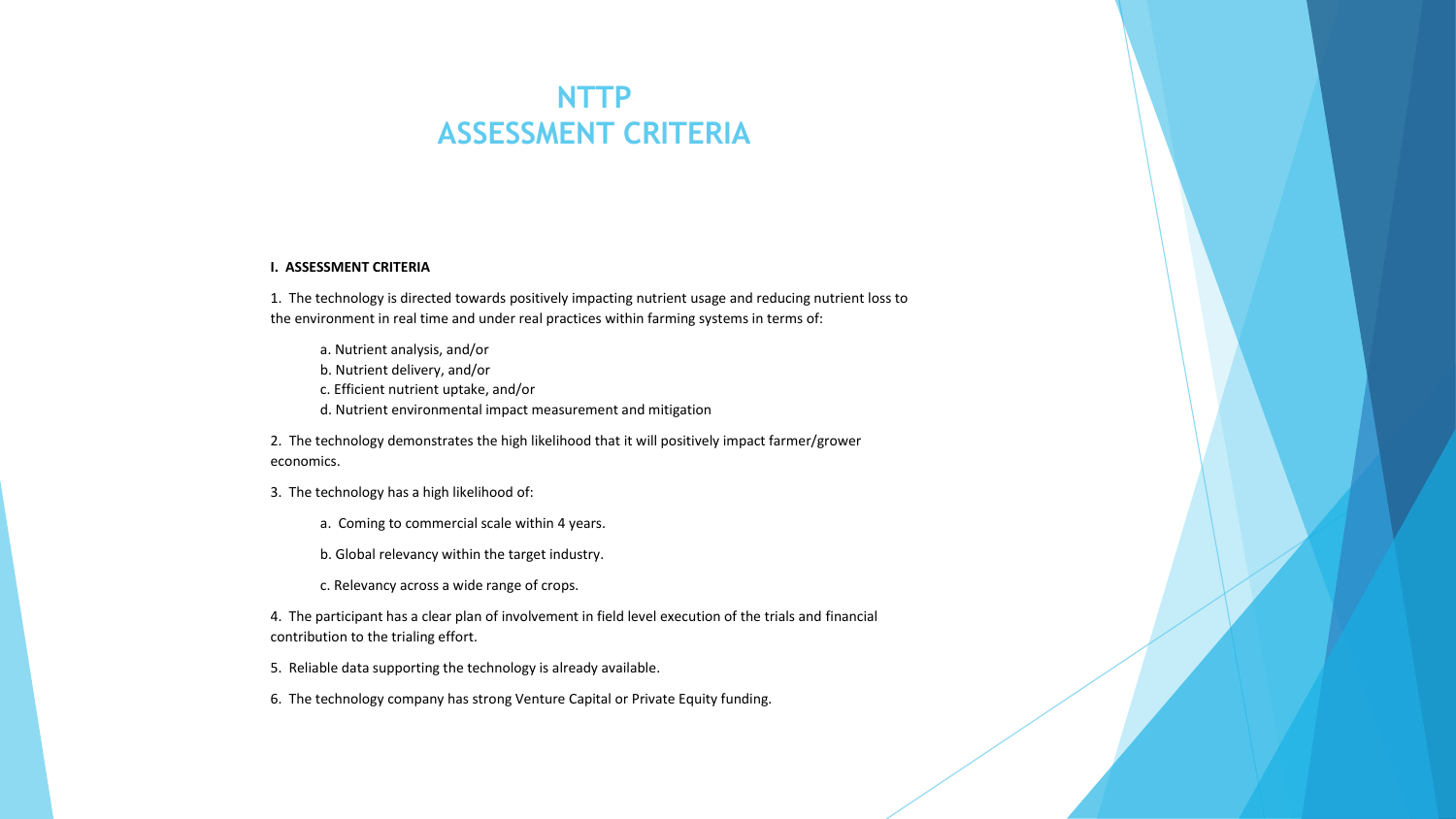### **NTTP SELECTION PROCESS**

#### **II. SELECTION PROCESS**

STEP 1 – Screening by NTTP Business and Technical Leads (Dean Tilyard and Mike Pereira, respectively) against assessment criteria.

STEP 2 – Screening by PFR against relevancy to New Zealand circumstances.

STEP 3 – Joint recommendation to Steering Committee from NTTP Business and Technical Leads, and PFR.

STEP 4 – Selection of Participants by Steering Committee.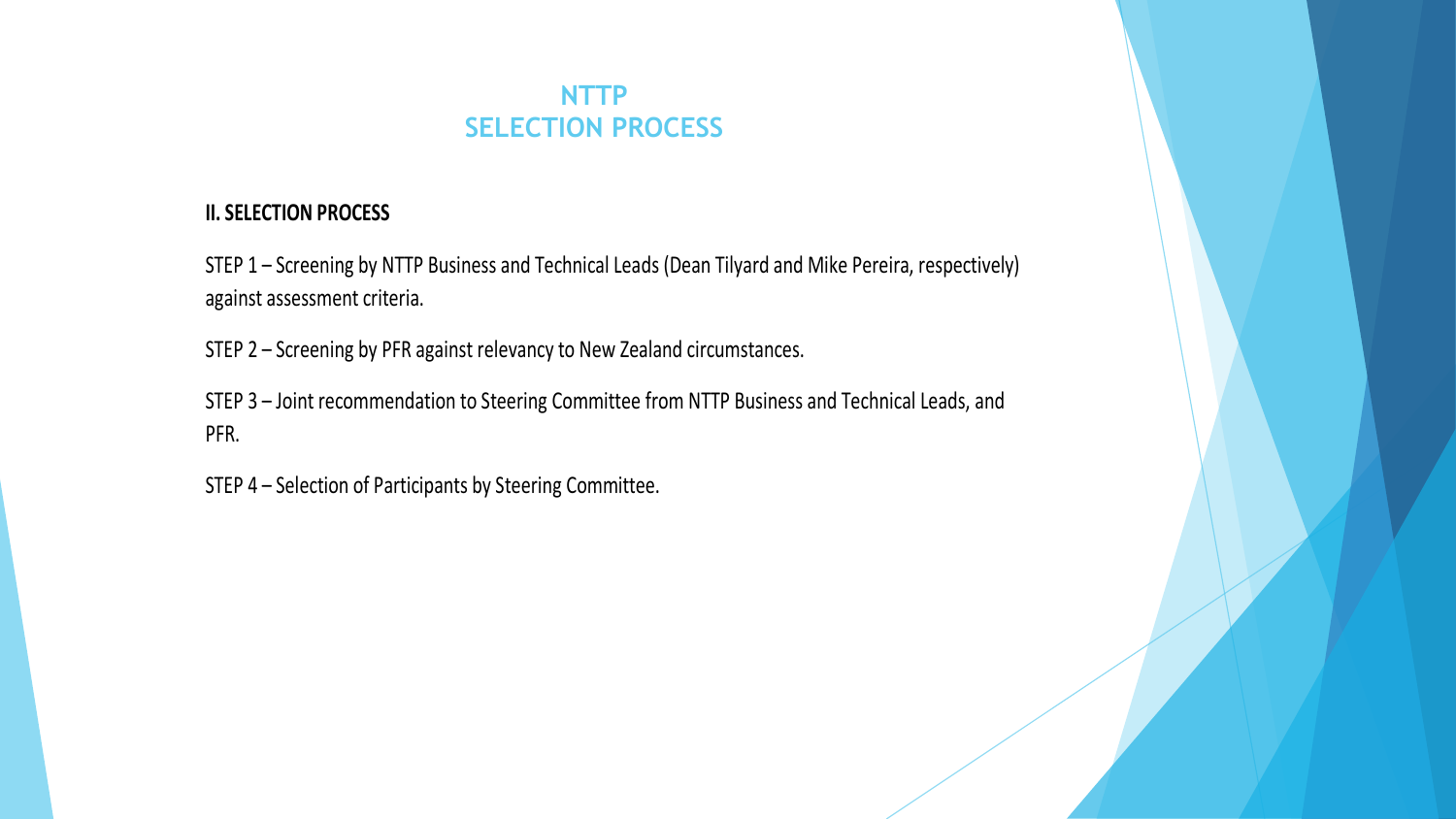## **NTTP PROJECT SEQUENCE OF EVENTS TO DATE**

- May, 2021 Call for collaboration within Farm 2050 members
- June, 2021 Selection of Steering Committee
- July, 2021 Project open for applications
- August, 2021 Selection of finalists
- September, 2021 Draft trial plans by PFR based on discussions with finalists
- October, 2021 Finalize trial plans and public announcement of New Zealand trial participants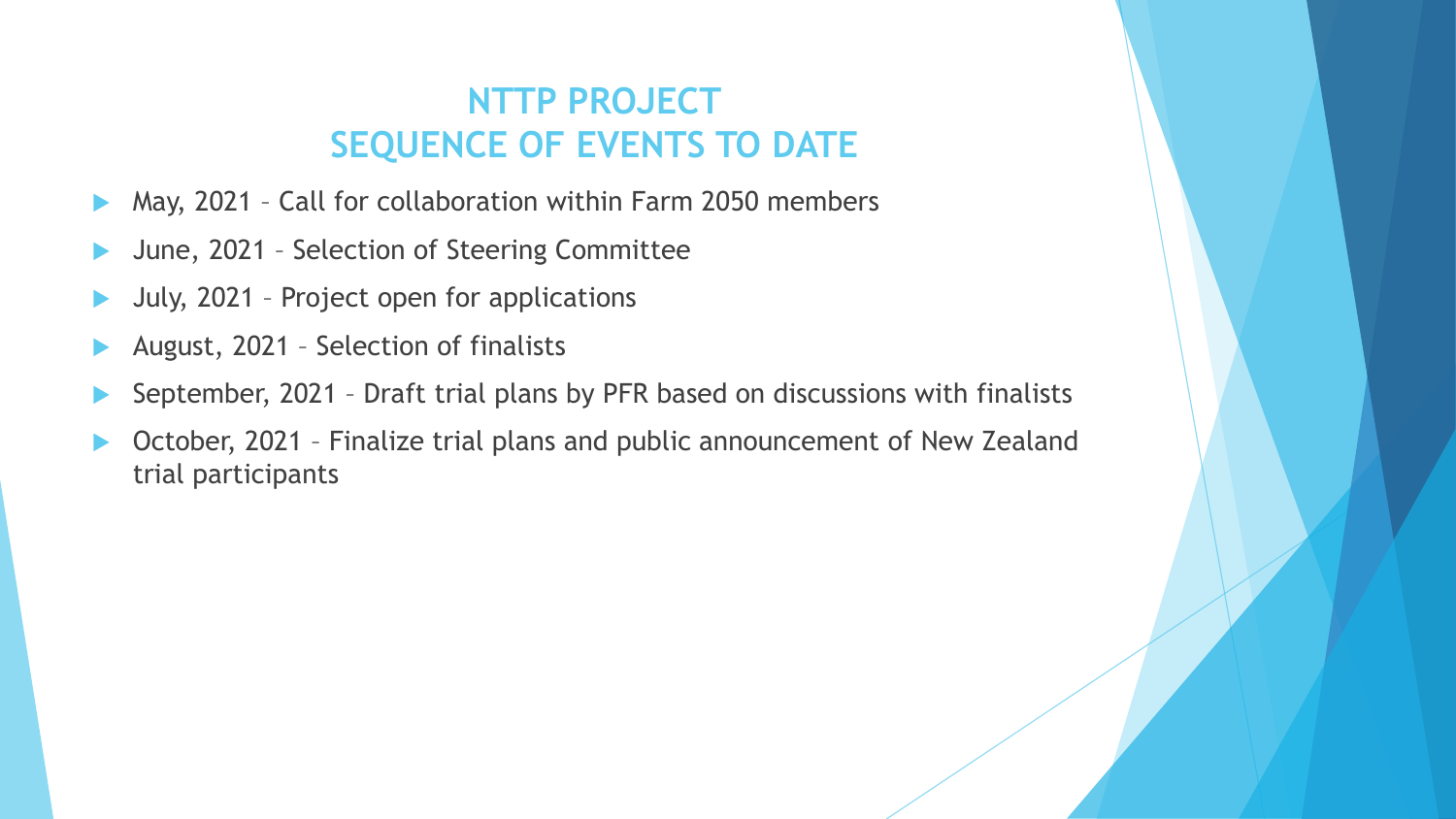## **NTTP PROJECT CONSIDERATIONS MOVING FORWARD**

- Continue advertising, which is critical, particularly via social media.
- Continue to revise the FAQ sheet, which is helpful to candidates.
- Consider this as an iterative process, given the 4-year timeframe of the project.
- Keep open the application process for the next regional and crop phases.
- Understand that participant agritech companies may be at different project phases and accommodate that accordingly in the trialing plans.
- Continue to respect individual company IP while sharing relevant results in an anonymized manner.
- Facilitate as much as possible the cross-border movement of agritech products where regulatory hurdles may exist (e.g., biologicals).
- Always keep top of mind that solutions to nutrient use efficiency and other agricultural challenges need to be demonstrated at large scale.
- Consider the NTTP project to be the first of other projects within the purview of the Farm 2050 mission.